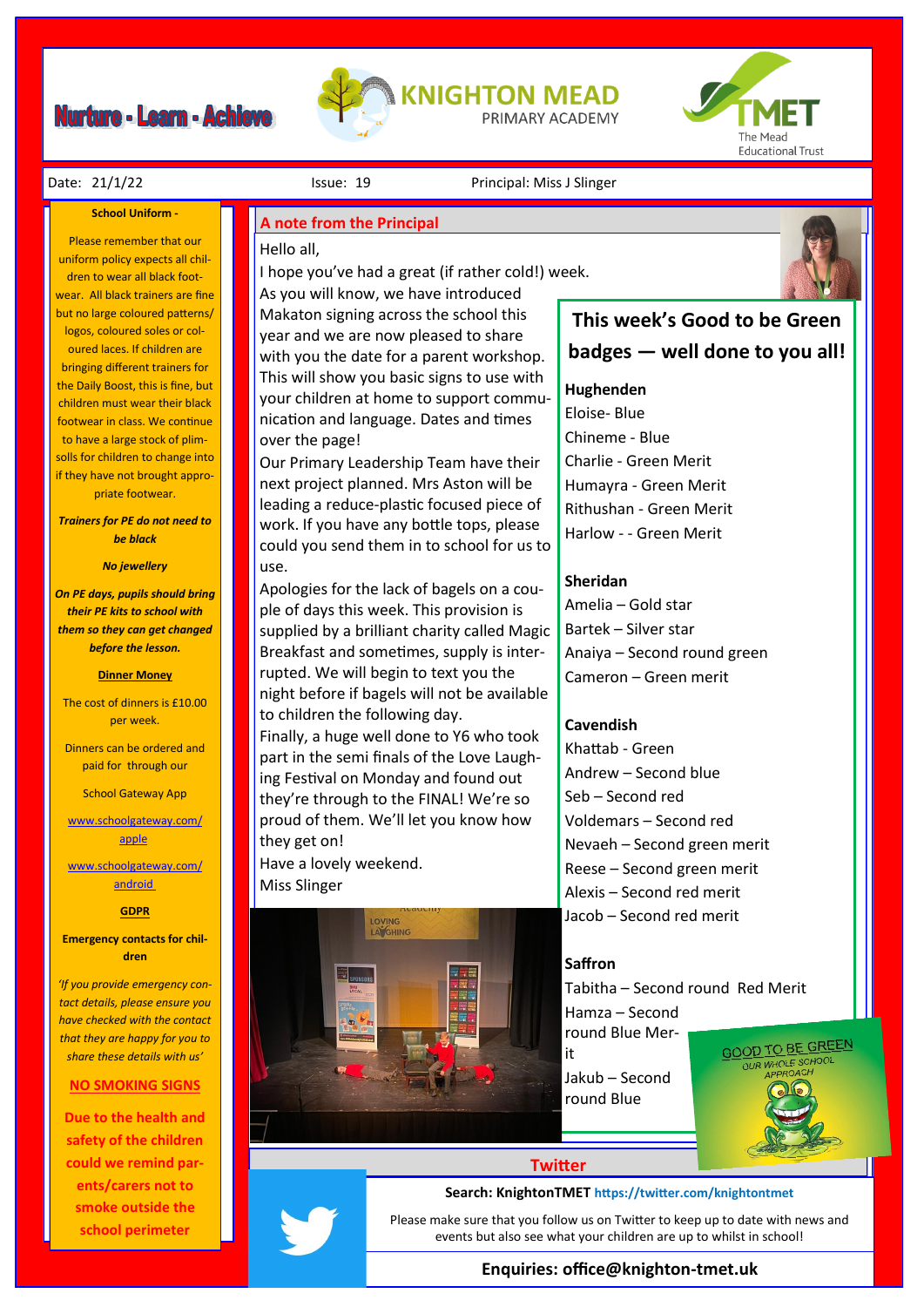# Nurture - Learn - Achieve





#### Date: 21/1/22 Issue: 19 Principal: Miss J Slinger

## **Upcoming Dates**

starts for the starts of  $\frac{1}{2}$ **Thurs 27th Jan**—choir starts for this term with Miss Slinger



The city council is working with Samworth Brothers to support families with food during the February half-term. There are 19 pop up venues across the city that will give parents the opportunity to collect food for the half-term holiday from school.

**February Half Term Support for Families**

With this newsletter, you will have received a list of all the locations where this is available from. We have also sent a text to all families with the link to register or the service.

Parents need to register with a venue by **25 January**, using the form link embedded in the information sheet.  The registration window allows Samworth Brothers enough time to arrange supplies for the events.

**SUPPORT** 

for.

Please let us know if you would like any further support with this process.

**Character Muscle of the Week - week beginning 24th January -**

# **RISK TAKING**

# **Appropriate risk taking is trying**

**things, even if they might fail or go wrong. This can used alongside your courage character muscle.** 



Tues 1st Feb-2-3 parcome! ent reading workshop—all parents wel-

**Weds 2nd Feb**—9-10 and 2-3 Makaton parent workshop. All parents welcome!

**Thurs 3rd Feb**— Y6 at Warning Zone all day

**Fri 4th Feb**—Chinese New Year workshops

Tues 8th Feb—Safer Internet Day

**Weds 9th Feb**—TMET dodgeball competition

**Fri 11th Feb**—Rainbow Day, Always Club and school finishes for the half term break

*See term dates for 2021-2022 on the school website—additional Bank Holiday on Tues 3rd May 2022*

## **Attendance**



Congratulations Richmond class



**Class % Attend**

with your wonderful attendance this week. A fantastic achievement , keep up your hard work! Well done also to Cavendish class with no late marks at all this week. Enjoy your extra playtime as your reward. Please remember if your child is absent from school please phone or leave a message. Many thanks, Mrs Edwards